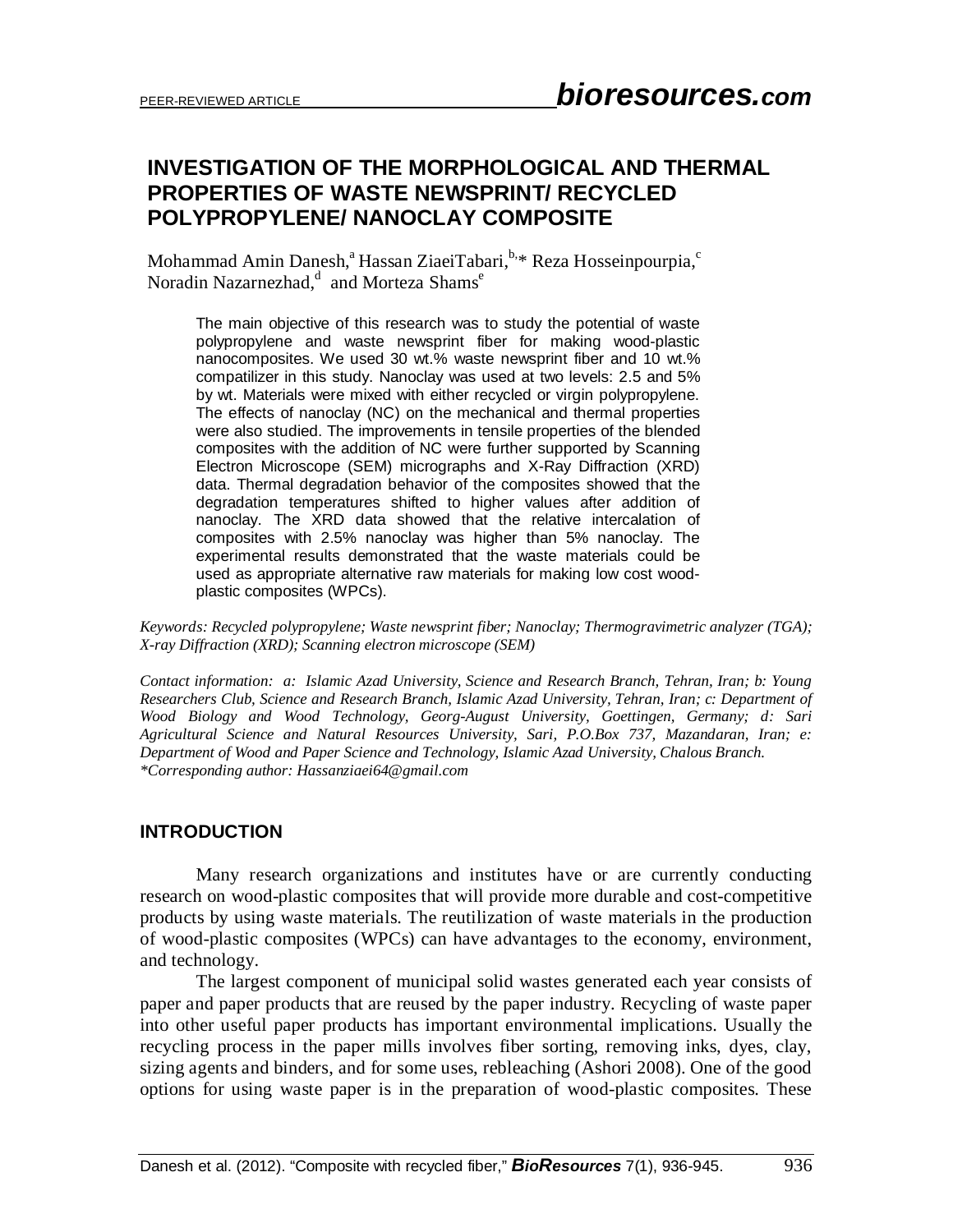fibers constitute a largely unutilized resource, and in this case no extensive cleaning and refinement arerequired. Moreover, the processing cost of these fibers is lower than other recyclable wood particles and fibers.

Polypropylene  $(C_3H_6)$  (PP) is a thermoplastic with a semi-crystalline polymer structure, and it is used in a wide assortment of applications. PP has an excellent resistance to stress and a low specific gravity. PP is readily able to be mechanically recycled several times using conventional equipment. Attempts have been made to reuse these waste plastics in order to reduce the environmental impact and consumption of the virgin plastics (Hannequart 2004). Past studies have demonstrated that the recycled plastics possess similar mechanical properties but are much cheaper than their virgin counterparts (Panthapulakkal et al. 1991).

The desired properties of WPCs can be improved by using additives such as lubricants, coupling agents, antioxidants, and antimicrobial agents (Jayamol et al. 2001). The hydrophilic nature of wood or natural fibers and hydrophobic nature of polymers cause the weak chemical bonding between these two phases. Therefore, the poor ability to transfer stress from the polymer matrix to wood fillers leads to a decrease in mechanical properties. Thus, coupling agents should be incorporated to improve the compatibility (Li et al. 2001). Maleated polypropylene (MAPP) is commonly used in WPCs and is highly regarded as the effective coupling agent (Wang et al. 2003; Li et al. 2001; Jacob et al. 2005).

In recent years, natural, inorganic fillers like clay with wood fibers are being added to thermoplastic polymers to produce wood polymer composite because they are naturally occurring minerals that are commercially available, exhibit a layered morphology with high aspect ratio, have large specific surface areas, and have substantial cation exchange capacities (Advani 2007). This natural inorganic filler is useful for the modification of certain characteristics of composites such as physical and mechanical properties, thermal stability, and their resistance against biological deterioration for outdoor applications (Smith and Wolcott 2006; Youngquist et al. 1994; Panthapulakkal et al. 1991). The use of small amounts of montmorillonite-based clays is enough to improve the overall properties of a polymer matrix at a relatively low cost (Pascual et al. 2009; Ratnayake and Haworth 2006). They belong to the aluminosilicate group, having 2 to 1 type layers in which exchangeable cations, such as  $Na^+$  and  $Ca^{2+}$ , can fill spaces between the layers. The exchangeable cations can be replaced by organic cationssuch as quaternary ammonium salts by chemical treatments, producing organophilic clay (generally called organoclay), which have a much higher compatibility with the polymer (Ramos et al. 2005).

The main aim of this study was to investigate the potential of municipal solid waste materials for the conversion of recycled wood fiber and plastics into durable products that are recyclable and environmentally friendly. The reasons for focusing on these specific fibers and polymers are their high volumes and inherent ease of (easy) collection. The effect of nanoclay on the mechanical, thermal, and morphological properties of manufactured WPCs was also characterized.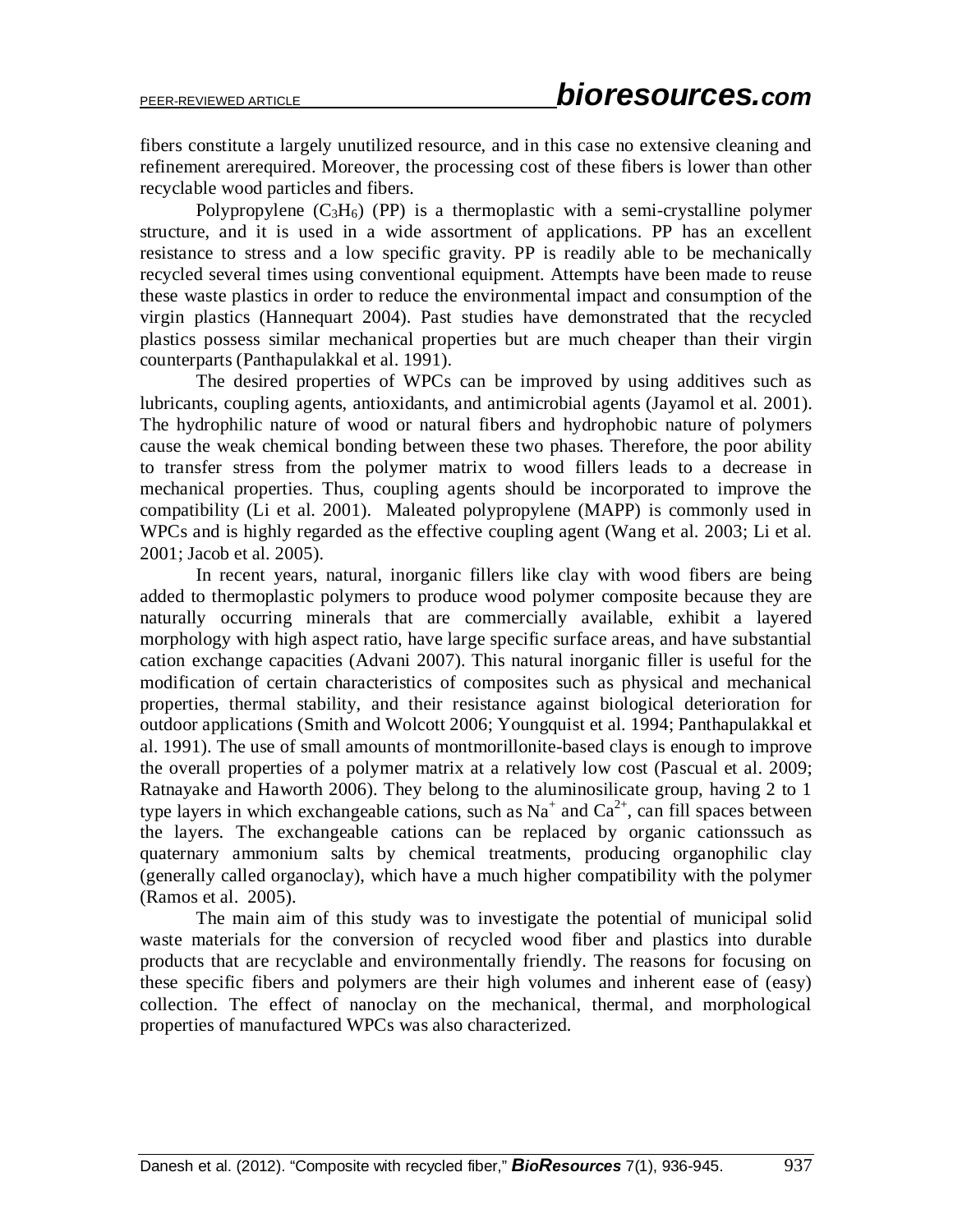#### **EXPERIMENTAL**

#### **Materials**

Waste newsprint was collected from Mazandaran Wood and Paper Industry, Iran. It was dried in an oven at  $65\pm2$  °C for 24 hours to decrease moisture content, and then ground to a finer flour by using a plate grinder. The industrial grade of virgin polypropylene (PP) V30S was purchased from Arak Petrochemical Co. (Iran) with 18g/10min melt flow index and a density of  $0.92$  g/cm<sup>3</sup>. The recycled PP granules were prepared from a local loom factory in Chalous, Iran. The recycled PP was washed with water, then ground to small granules. The coupling agent used was MAPP, having the trade name of Priex 20070, provided by Solvey. A commercial nanoclay product with trade name of Cloisite 15A was purchased from Southern Clay (Southern Clay Products Inc., Texas, USA). Cloisite-15A is a natural montmorillonite modified with dimethyl-dehydrogenated tallow–ammonium chloride salt, having a d-spacing of 31.5Å and modifier concentration of 125meq/100g clay. The formulations of composites are shown in Table 1.

| Sample code<br>PP/NF/C/N | Polypropylene<br>(wt%) |          | Newsprint<br>fiber (wt%) | Compati-<br>bilizer (wt%) | Nanoclay<br>(wt%) |
|--------------------------|------------------------|----------|--------------------------|---------------------------|-------------------|
|                          | Virgin                 | Recycled |                          |                           |                   |
| 60RPP/30NF/10C           |                        | 60       | 30                       | 10                        | 0                 |
| 57.5RPP/30NF/10C/2.5N    |                        | 57.5     | 30                       | 10                        | 2.5               |
| 55RPP/30NF/10C/5N        |                        | 55       | 30                       | 10                        | 5                 |
| 60VPP/30NF/10C           | 60                     |          | 30                       | 10                        | 0                 |
| 57.5VPP/30NF/10C/2.5N    | 57.5                   |          | 30                       | 10                        | 2.5               |
| 55VPP/30NF/10C/5N        | 55                     |          | 30                       | 10                        | 5                 |

**Table 1.** Composition of the Studied Formulations

## **Nanocomposite Fabrication**

All the nanocomposites were prepared with a HAAKE device (Model HBI System 90, USA). First, the PP was put in the mixer rotating at 60 rpm with a temperature of 180  $^{\circ}$ C; the nano-filler and MAPP were added after the PP had reached its melting temperature. In the next step, fibers were added into the mixture and rotated; the mixing process took 13 min on average. Each blend was removed from mixing chamber, cooled, and cut into smaller pieces, then milled to produce granules. The resulting granules were subsequently injection-molded at 180°C to produce standard specimens.

## **Thermal Analysis**

The thermal characterization of nanocomposites was carried out using a thermogravimetric analyzer (TGA). TGA was used to investigate the thermal decomposition behavior of the nanocomposites. Tests were done under a high quality nitrogen (99.5% nitrogen, 0.5% oxygen content) atmosphere at a scan rate of 10°C/min in a programmed temperature range of 30 to 600 $^{\circ}$ C. A sample of 8 $\pm$ 1 mg was used for each test. The weight change was recorded as a function of temperature.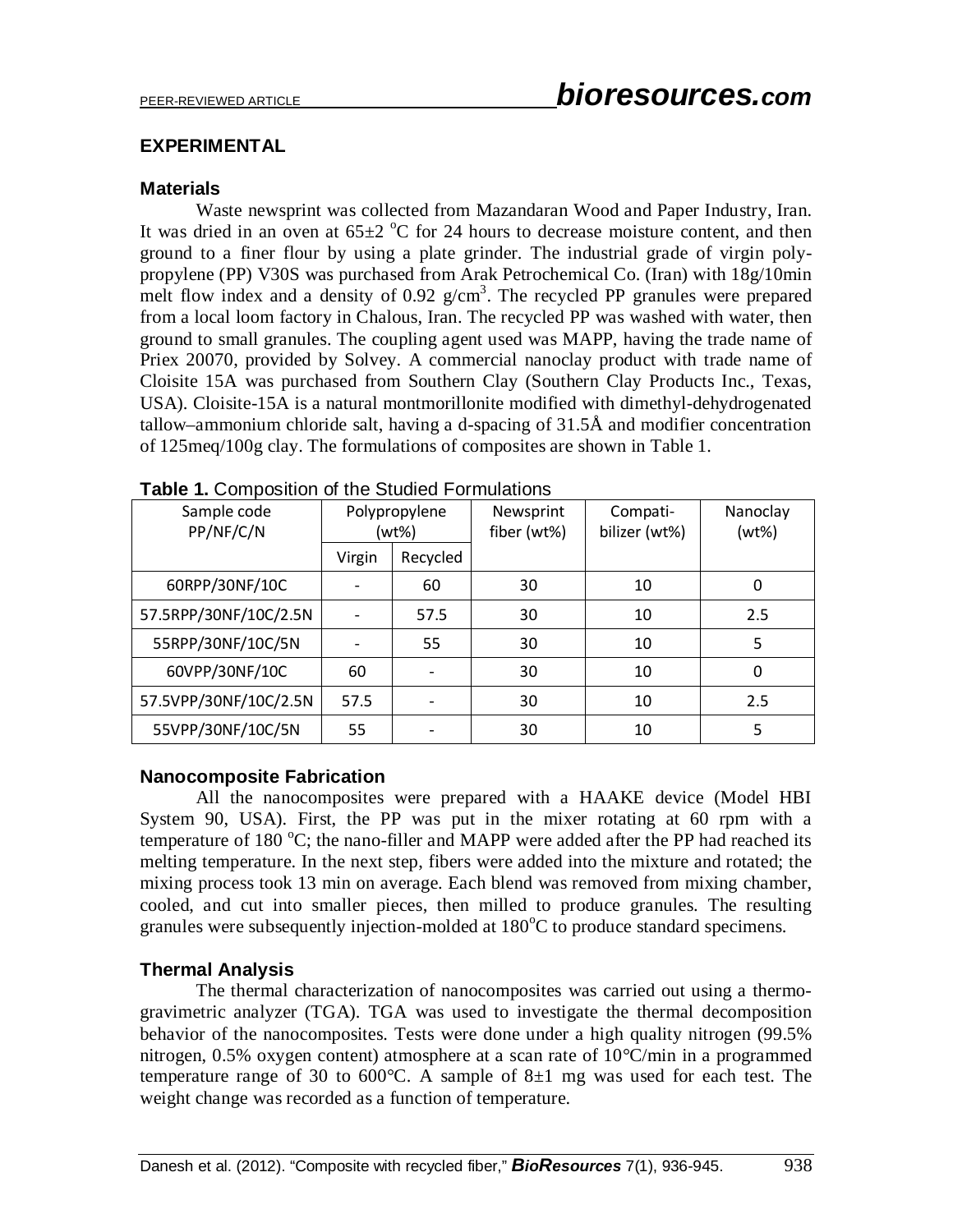#### **Mechanical Testing**

Mechanical properties (tensile strength and tensile modulus) were measured according to the ASTM D 638 standard using an Instron Universal Testing Machine (model 1186) at speeds of 2 mm/min. The dimensions of the specimens for the tensile tests were  $149 \times 19 \times 4 \text{ mm}^3$  (length x width x thickness). For each treatment level, five replicated were measured for each property and the average values were reported.

### **X-ray Diffraction**

The wide-angle X-ray equipment was from Seifert-3003 PTS (Germany). The radiation wavelength was kCu=  $1.54$  nm, and the test conditions used were: voltage=  $50$ kV and current intensity= 50 mA. The X-ray images were used to investigate the intercalation, or exfoliation, behavior of the nanoclay by estimating the distance between the silicate platelets (by considering the Bragg's Law). The samples were scanned over the range of  $2\theta = 2^{\circ}$  to  $10^{\circ}$ .

#### **Scanning Electron Microscopy**

The morphological properties of the nanocomposites were studied with a Philips XL 30 scanning electron microscope (SEM). The thin sections of the specimens after a tensile test were cut to observe their fracture surfaces. The specimens were coated with thin layer of gold before analysis.

## **RESULTS AND DISCUSSION**

#### **Tensile Properties**

The mechanical properties of composites are dependent on the interface and interphase interactions between the wood flour and polymer matrix. The effects of the nanoclay content on the tensile modulus and strength of recycled and virgin nanocomposites are shown in Fig. 1 (a and b). The virgin-based composites had higher tensile properties than the recycled based composites. These reductions could be related to the presence of chemical impurities such as pigments, lubricants, antioxidants, and antimicrobial agents that weakened the interfacial bonding between the wood flour and the polymer matrix. In both types of composites, the tensile strength and modulus increased with increase of nanoclay up to 2.5% wt. and then decreased up to 5% wt. The high aspect ratio and huge interfacial contact area of nano-scale filler can improve the mechanical properties (Ramos et al. 2005; Advani 2007). These enhancements at 2.5% wt. of nanoclay are attributed to the lower percolation points created by the high aspect ratio nanoclay. The increase in properties may also be related to the formation of intercalated and exfoliated nanocomposite structures formed at these nanoclay levels (Kord et al. 2011; ZiaeiTabari et al. 2011; Lei et al. 2007; Wu et al. 2007; Han et al. 2008). The increment of the modulus depends on the dispersion of nanoclay on the composites that could be a positive effect. The decrease in tensile properties at 5% wt. of nanoclay may be related to the formation of agglomerated clay tactoids (Chen et al. 2007; Mohanty and Nayak 2007; Samal et al. 2008).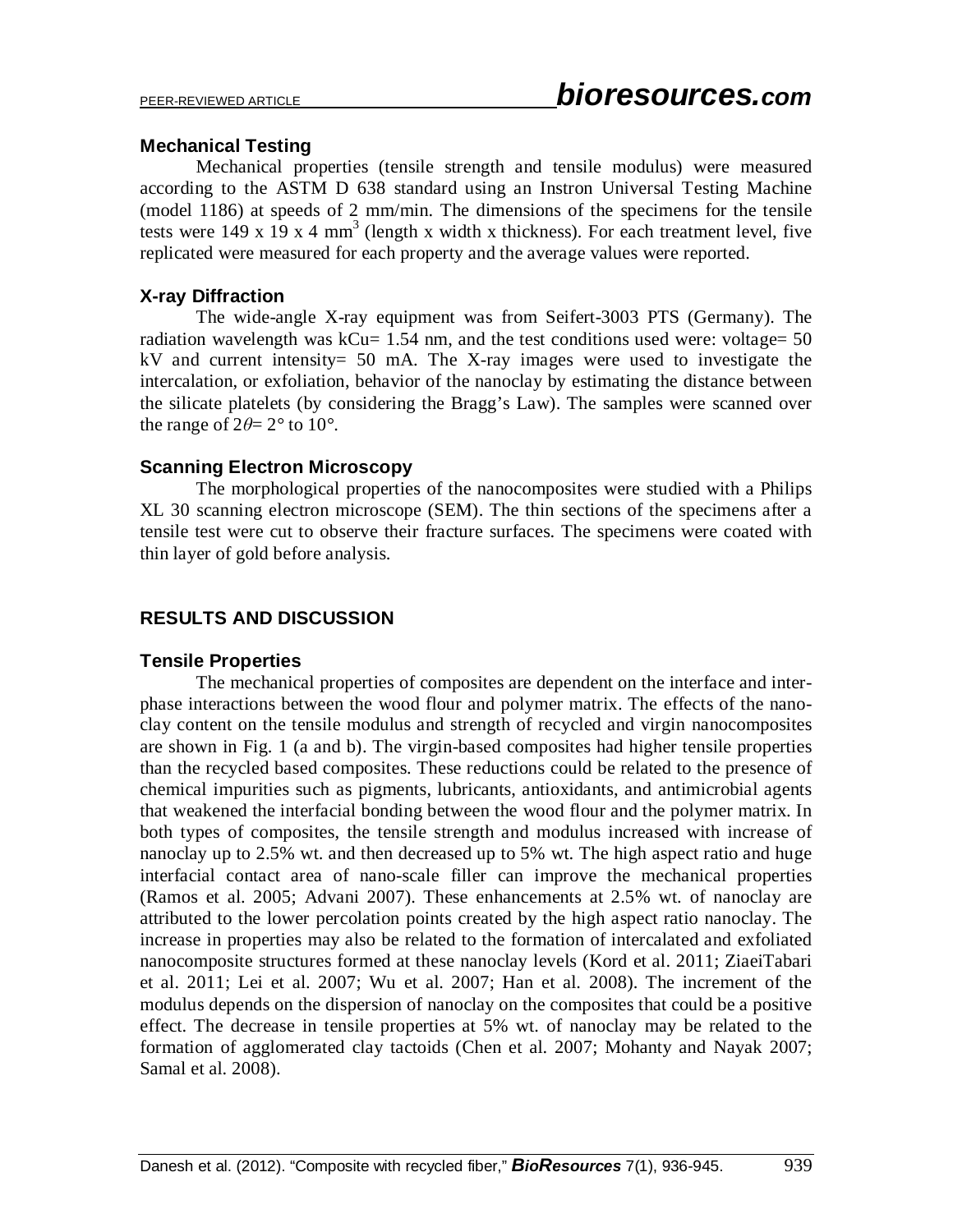

**Fig. 1. a)** Tensile strength of recycle and virgin polypropylene composites with different content of nanoclay



**Fig. 1. b)** Tensile modulus of recycle and virgin polypropylene composites with different content of nanoclay

#### **Characterization of Fracture Surfaces**

The fractured surfaces of the virgin and recycle-based nanocomposites were analyzed by SEM imaging (Figs.2 and 3). According to Fig. 2, dispersion of the newsprint fibers in the rPP matrix (Fig.2 (a)) was uniform as compared to vPP matrix (Fig. 2(b)) at the same concentration of nanoclay. This may be due to the different grade of plastic and other impurities (such as pigments, lubricants, antioxidants, and antimicrobial agents) in the rPP. In some cases, the part of the wood lumen was filled with plastic that could increase the strength of the composites because of mechanical interlocking. However, by comparison between Fig. 2 (a) and (b), it was observed that rPP composite samples had a weak interfacial region, and damage mainly occurred along the loose and weak interface between the newsprint fiber and PP matrix under loading. From micrographs of Fig. 2 (b), less gaps can be seen between the newsprint fibers and the virgin PP matrix, which indicates good interfacial bonding. Very few protruding newsprint fibers were observed in Fig. 2 (b); therefore, it was demonstrated that suitable adhesion between waste fiber and virgin polymer matrix in one side and appropriate distribution of nanoclay on the other side can improve the composite tensile properties.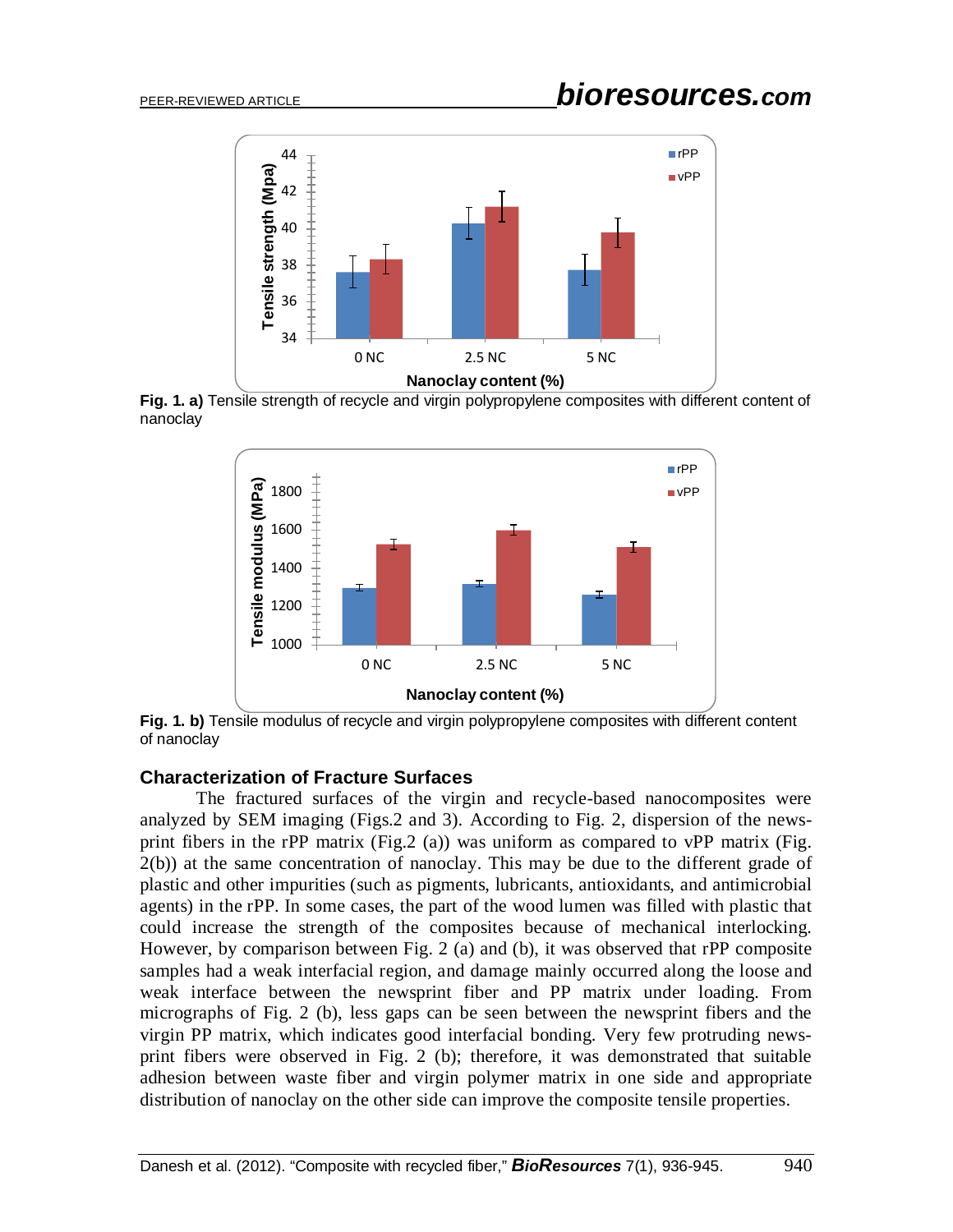

**Fig. 2.** SEM images of fractured surface of the waste newsprint/PP based nanocomposites, (a) recycle, and, (b) virgin samples incorporation of 2.5% nanoclay

According to Figs. 3 (a) and (b), the presence of these cavities and pulled-out fibres confirms that the interfacial bonding between the filler and the matrix polymer was weak. This phenomenon could relate to inappropriate dispersion of nanoclay in compareson with 2.5% nanoclay (according to the XRD data), caused mostly by heterogeneous parts in the matrix, which decreases the composite strength. Also, based on Fig. 3 (b), it is clearly observed that there were distinct clusters and gaps between polymer matrix and waste fiber. This is maybe related to the patterns from the waste fibers, which were so weakly bonded to the matrix and had been released from the matrix during fracture. The failure surface was undulated with clear wood flour surfaces with visible tracheids and lumens, indicating the path of weakness through the wood-wood interface and weakest polymer matrix.



**Fig. 3.** SEM images of fractured surface of the waste newsprint/PP/ based nanocomposites, (a) recycle, and, (b) virgin samples incorporation of 5% nanoclay

## **X-ray Diffraction**

The clay dispersion processes were studied by X-ray diffractometry (XRD). Table1 shows the summary of the X-ray diffraction of the samples with different amounts of nanoclay. By considering the Bragg's law, we have estimated the distance between silicate platelets and compared it with the basal plane distance of Cloisite 15A to determine whether intercalation or exfoliation occurs,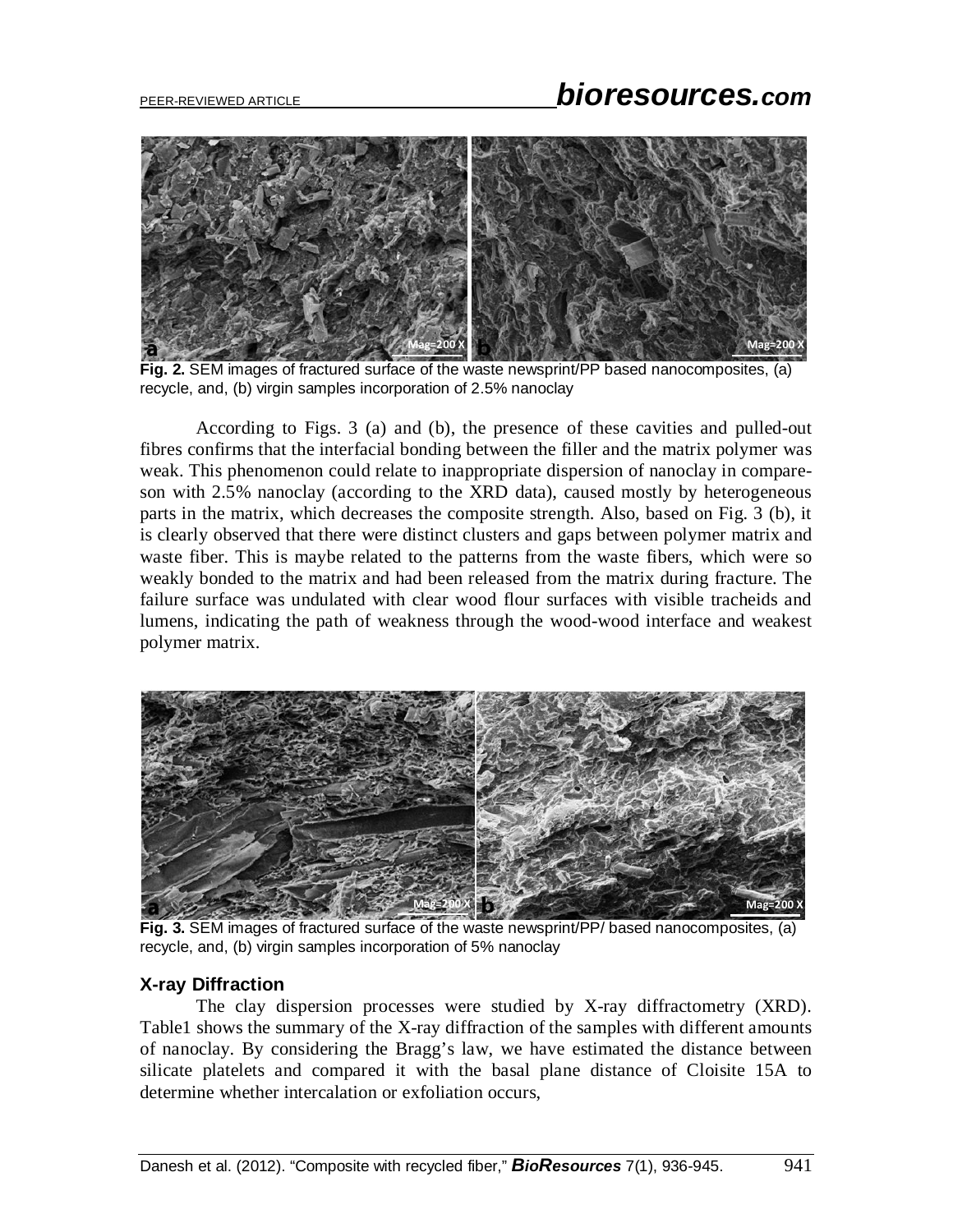$$
2d\sin\theta = \lambda n \tag{1}
$$

where *d* is the distance between crystallographic planes,  $\theta$  is half of the angle of diffraction, *n* is an integer, and  $\lambda$  is the wavelength of the X-ray.

The relative intercalation (*RI*) of the polymer in the nanoclay was calculated by the following equation:

$$
RI = \frac{(d - d_0)}{d_0} \cdot 100 \tag{2}
$$

where  $d_0$  is the d-spacing of the clay in the pristine clay.

The XRD patterns for composites with different amount of nanoclay show a decrease in the peak intensity; the  $2\theta = 2.8^{\circ}$  is related to neat clay with  $d_{001} = 31.5$  nm. The peak was displaced to a lower angle  $(2\theta = 2.37^{\circ}, d_{001} = 37.3 \text{ nm})$  for composites with 2.5% nanoclay and  $(2\theta = 2.46^{\circ}, d_{001} = 35.8 \text{ nm})$  for composites with 5% nanoclay, which implies the formation of intercalation morphology. These data show that the order of intercalation and relative intercalation was higher at 2.5% nanoclay than it was at 5% nanoclay (the tensile properties confirmed this fact). These decreases in peak intensities could be related to the high amount of coupling agent that causes the good interaction between the polymer chains and nanoclay (ZiaeiTabari et al. 2011; Pascual et al. 2009). In other words, the presence of compatibilizer causes the good dispersion of nanoclay in the polymer matrix.

| <b>TUDIO III OUITIITIOI Y OF ATTO D'UTU OF FIGHTOODITIPOOITOO</b> |                      |       |       |  |  |  |  |
|-------------------------------------------------------------------|----------------------|-------|-------|--|--|--|--|
| <b>Nanoclay Content (%)</b>                                       | <b>Pure nanoclav</b> | 2.5   |       |  |  |  |  |
| $2\theta$ (o)                                                     |                      | 2.37  | 2.46  |  |  |  |  |
| d-spacing (nm)                                                    | 31.5                 | 37.3  | 35.8  |  |  |  |  |
| <b>Relative Intercalation (%)</b>                                 |                      | 18.41 | 13.65 |  |  |  |  |

**Table 1.** Summary of XRD Data of Nanocomposites

#### **Thermal Properties**

TGA results of nanocomposites based on recycled and virgin polypropylene are shown in Fig. 4. In this study, only one weight loss graph of TGA was presented as a function of temperature. There are two degradation stages for the composites based on wood fiber. The first stage is related to the natural fibers degradation that involves two different processes, a low-temperature stage and a high-temperature stage. The second stage results from the decomposition of polymer matrix and other inorganic substances (Xu et al. 2008; Liu et al. 2009). According to the curves, the degradation of natural fibers are started at 240°C, which is related to low-temperature stage from degradation of cellulose and hemicellulose and the high-temperature stage from degradation of lignin. The presence of a high amount of compatibilizer agent causes strong interactions between polymer matrix, waste newsprint fiber, and organic modifier of the clay; this has a positive internal reinforcement effect, so the material needs higher temperature values to displace and separate chains (Pascual et al. 2009).

There was no significant difference between the curves of composites based on virgin polypropylene with 2.5% and 5% nanoclay; that can be attributed to the good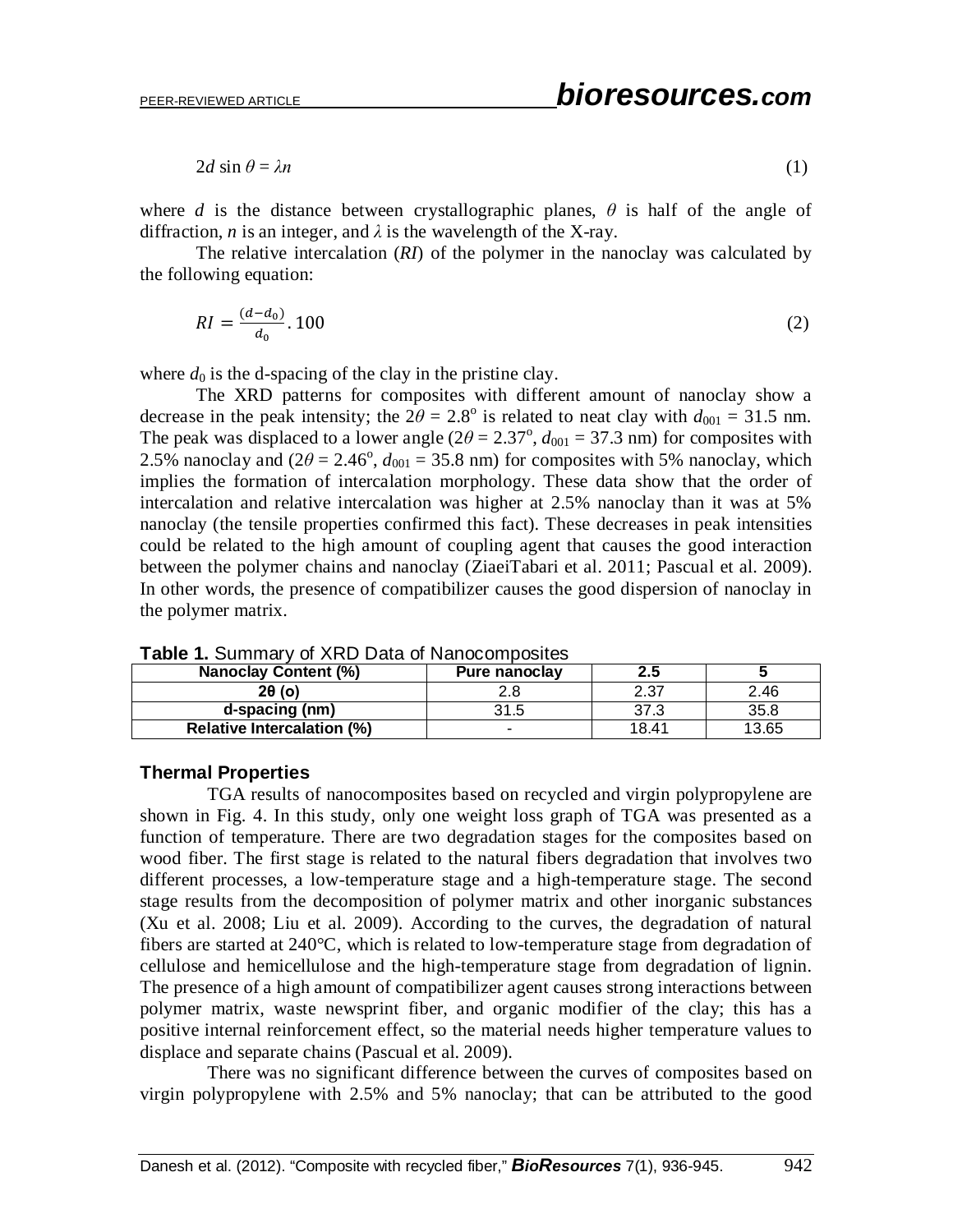dispersion of nanoclay in the polymer matrix (the XRD results confirms this fact). From Fig.4 it is obvious that the thermal stability of the nanocomposites, based on virgin polypropylene, was higher than nanocomposites based on recycled polypropylene, and it was improved by the addition of nanoclay. By increasing the nanoclay percentage, the thermal stability was enhanced. The inorganic material can prevent the heat from being conducted quickly and limits further degradation (Barick and Tripathy 2010).



**Fig. 4.** TGA results of nanocomposites based on recycled and virgin polypropylene

## **CONCLUSIONS**

- 1. The results show that the reinforcement with nanoclay is an efficient way to obtain an overall improvement on mechanical and thermal properties of the nanocomposites (by increasing from 1299 to 1601 (MPa) in tensile modulus, from 37 to 41 (Mpa) in tensile strength and increasing the temperature of decomposition at 90% weight loss from 418  $\rm{°C}$  to 551  $\rm{°C}$ ). Tensile strength and modulus of composites based on virgin poly-propylene were higher than those of composites based on recycle polypropylene, and, in both cases, the tensile properties were improved by the addition of nanoclay.
- 2. The XRD data show that the order of intercalation and relative intercalation was higher in the case of composites with 2.5% nanoclay than 5% nanoclay.
- 3. The SEM images show no clear gaps between the newsprint fibers and the virgin PP matrix, which indicates good interfacial bonding. The images of recycle-based nanocomposites show some extent of weak interfacial bonding, but there was a uniform dispersion of newsprint fibers in the polymer matrix.
- 4. The thermal degradation behavior of the composites was characterized with TGA. In all cases, the degradation temperatures was shifted to higher values after addition of nanoclay.
- 5. The recycled PP-based composites had lower physical and mechanical properties than that of virgin PP-based composites, but no significant differences were found between these two types of composites. Thus, it can be concluded that recycled wood fiber and plastics composites have the potential to serve as durable and environmentally friendly products.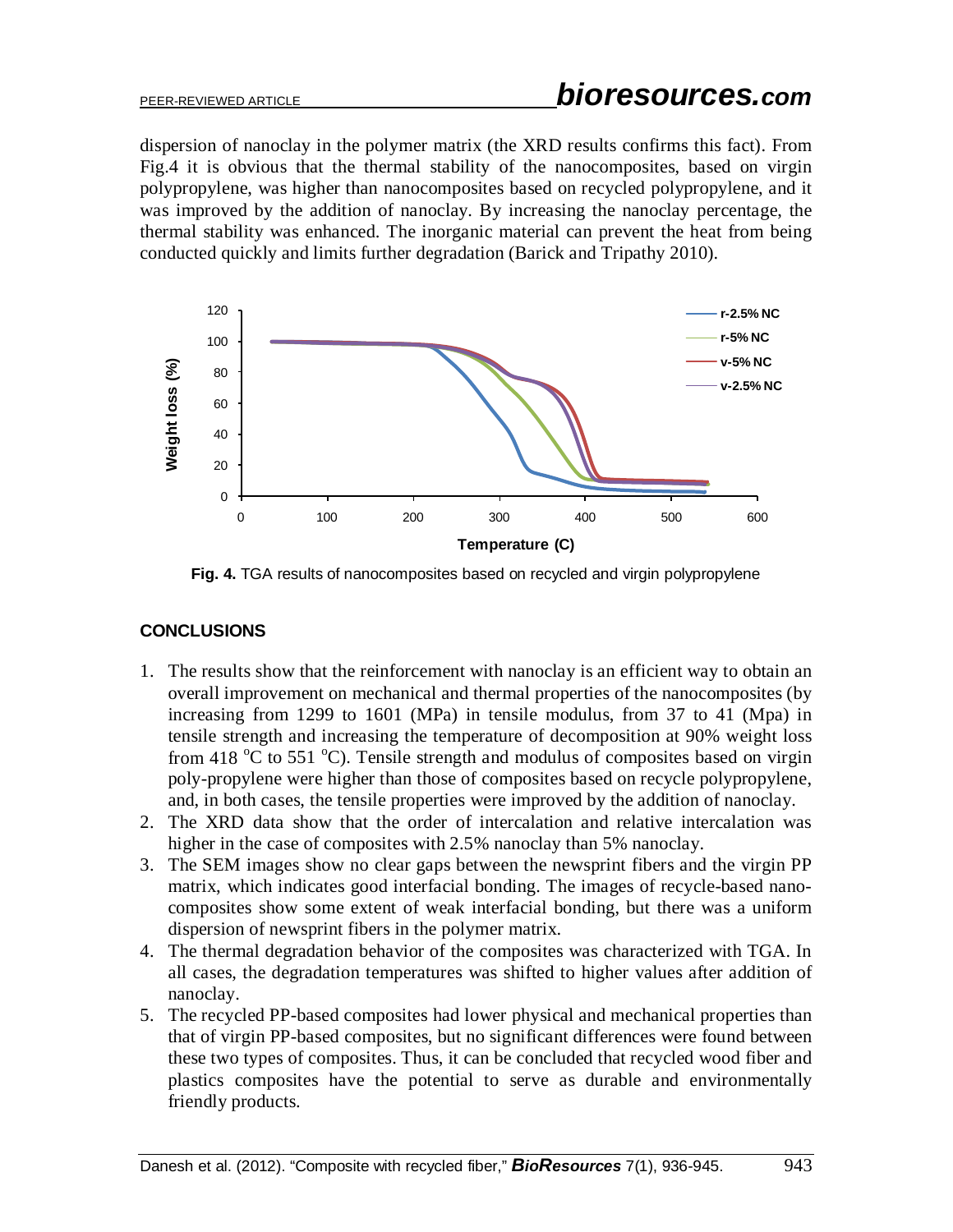## **REFERENCES CITED**

- Ashori, A. (2008a). "Municipal solid waste as a source of lignocellulosic fiber and plastics for composite industries," *Polymer-Plastics Technology and Engineering J.* 47(8), 741-744.
- Advani, S. G. (2007). *Processing and Properties of Nanocomposites*,World Scientific Publishing Co. Pte. Ltd.
- Barick, A. K., and Tripathy, D. K. (2010). "Effect of organoclay on thermal and dynamic mechanical properties of novel thermoplastic polyurethane nanocomposites prepared by melt intercalation technique," *Polymers for Advanced Technologies* 21(12), 835- 847.
- Chen, H., Wang, M., Lin, Y., Chan, C.M., and Wu, J. (2007). "Morphological and mechanical properties of binary polypropylene nanocomposites with nanoclay particles," *J. ApplPolym Sci.* 103, 4451-4458.
- Han, G., Lei, Y., Wu, Q., Kojima, Y., and Suzuki, S. (2008). "Bamboo-fiber filled high density polyethylene composites; effect of coupling treatmentandnanoclay," *J. Polym. Enviro*. 21, 1567-1582.
- Hannequart, J.P. (2004). *Good Practice Guide on Waste Plastics Recycling: A Guide by and for Local and Regional Authorities,* Association of Cities and Regions for Recycling (ACRR), Belgium.
- Jacob, M., Joseph, S., Pothan, L. A., and Thomas, S. (2005). "A study of advances in characterization of interfaces and fiber surfaces in lignocellulosic fiber-reinforced composites," *Composite Interfaces*12(1-2), 95-124.
- Jayamol, G., Sreekala, M. S., and Thomas, S. (2001). "A review of interface modification and characterization of natural fibre reinforced plastics composites," *Polymer Engineering and Science*41(9), 1471-1485.
- Kord, B., Hemmasi, A.H., and Ghasemi, I. (2011). "Properties of PP/wood flour/organo modified montmorillonitenanocomposites," *Wood Sci. Technol.* 111-119.
- Lei, Y., Wu, Q., Clemons, C.M., Yao, F., and Xu, Y. (2007). "Influence of nanoclay on properties of HDPE/wood composites," *Journal of Applied Polymer Science*18, 1425- 1433.
- Li, T.Q., Ng, C.N., and Li, R.K.Y. (2001). "Impact behavior of sawdust/recycled-PP composites," *Journal of Applied Polymer Science* 81,1420-1428.
- Liu, H., Wu, Q., and Zhang, Q. (2009), "Preparation and properties of banana fiberreinforced composites based on high density polyethylene (HDPE)/Nylon-6 blends," *Bioresource Technology* 100, 6088-6097.
- Mohanty, S., and Nayak, S. K. (2007). "Effect of clay exfoliation and organic modification and morphological dynamic mechanical and thermal behavior of melt compounded polyamid-6 nanocomposites," *J. Polym. Comp.*28, 153-162.
- Panthapulakkal, S., Law, S., and Sain, M. (1991). "Properties of recycled high-density polyethylene from milk bottles," *Journal of Applied Polymer Science* 43(11),2147- 2150.
- Pascual, J., Fages, E., Fenollar, O., Garcia, D., and Balart, R. (2009). "Influence of the compatibilizer/nanoclay ratio on final properties of polypropylene matrix modified with montmorillonite-based organoclay," *Polym. Bull* 62, 367-380.